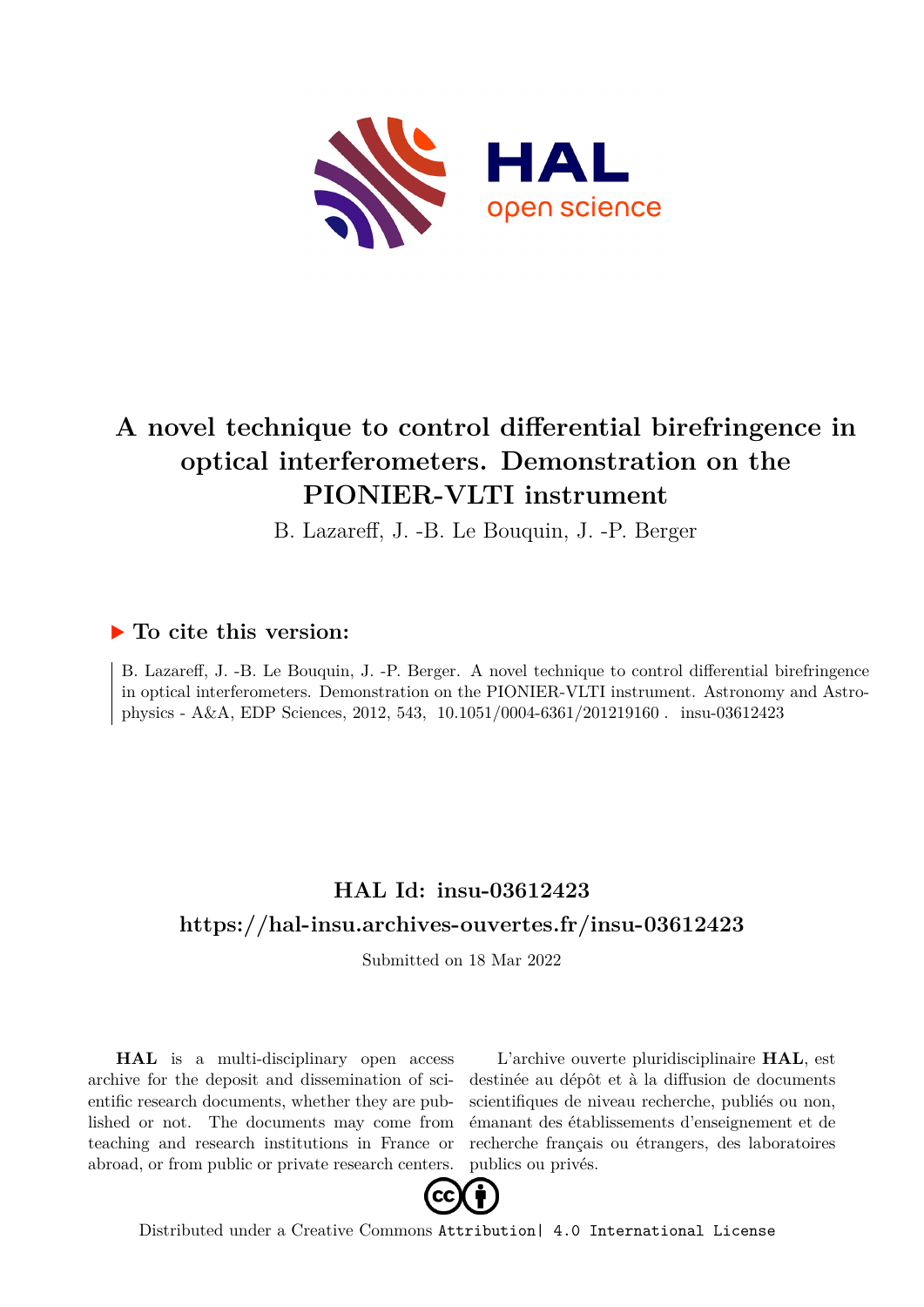

# **A novel technique to control differential birefringence in optical interferometers**

# **Demonstration on the PIONIER-VLTI instrument**

B. Lazareff<sup>1</sup>, J.-B. Le Bouquin<sup>1</sup>, and J.-P. Berger<sup>2</sup>

<sup>1</sup> Institut de Planétologie et d'Astrophysique de Grenoble, BP 53, 38041 Grenoble Cedex 9, France

e-mail: bernard.lazareff@obs.ujf-grenoble.fr

<sup>2</sup> European Southern Observatory Alonso de Córdova 3107, Vitacura Casilla 19001, Santiago de Chile 19, Chile

Received 2 March 2012 / Accepted 16 April 2012

### **ABSTRACT**

Context. Optical interferometers are subject to many atmospheric and instrumental artifacts that contribute to the degradation of their instrumental contrast, hence their performances. The differential birefringence is, among these effects, one of the trickiest to control, in particular for instrument using fibers, where it can be far larger than the one arising in the optical mirror trains. Several solutions have been tested in the past, ranging from polarization splitting to fiber tweaking. We adopt a new solution for the PIONIER instrument, a four-telescope (4T) combiner at the Very Large Telescope Interferometer (VLTI).

Aims. We present a method to cancel the instrumental birefringence in an optical interferometer, allowing the joint detection of the fringe patterns of both polarizations, and substantial gains to be made in both signal-to-noise ratio and readout speed.

Methods. A thin  $(2 \text{ mm})$  plate of birefringent material  $(LiNbO<sub>3</sub>)$  is inserted in each of the four beams. The incidence angle of each plate is adjustable. This allows us to introduce a controlled amount of birefringence in each beam and to cancel the instrumental *di*ff*erential* birefringence. We present our derivation of the induced birefringence versus incidence angle and discuss the design choices.

Results. Our proposed solution is implemented in the Pionier instrument. Before correction, the instrumental birefringence was of order 5  $\mu$ m (path length). The adjustment takes about one hour, results in a birefringence of less than 0.1  $\mu$ m, and is stable for at least the duration of an observing run (several days).

Conclusions. We demonstrate on an operational near-infrared interferometer a novel, simple, low-cost, and effective technique to control the differential birefringence. The predictability and stability of the correction make this technique ideal for an automated correction in the VLTI second generation instruments.

**Key words.** instrumentation: interferometers – instrumentation: polarimeters – instrumentation: high angular resolution

# **1. Introduction**

In an astronomical optical interferometer, light gathered by several telescopes is brought to a common recombination point. The design of the optical trains must be such that the polarization orientation is preserved, since orthogonal polarizations of natural light are mutually incoherent. This is generally achieved by enforcing identical (angles, not lengths) geometry of the optical trains in the various arms of the interferometer in a way known as the golden rule (Traub 1988; Elias 2001; García et al. 2003; Schöller 2003). However, as demonstrated early on (Rousselet-Perraut et al. 1996) that condition is not sufficient. The light path is generally birefringent, regardless of whether this is due to either mirror reflections or optical fiber propagation. If the birefringence in two light paths is not perfectly balanced, the interference fringe patterns in the two orthogonal polarizations suffer a relative shift, and a polarization-insensitive detection of the fringe pattern suffers a loss of contrast with respect to the separate detection of pure polarization states. To avoid that loss, two main approaches have been proposed in the context of singlemode instrumentation. In the first one, the two polarizations must be detected separately. In particular, Delage & Reynaud (2000) recommended the use of highly birefringent fibers together with polarization splitting. This carries a signal-to-noise

penalty in the presence of a noisy detector and slows down the fringe acquisition process. However, polarization separation is crucial for scientific applications where polarized coherence is an astrophysical observable (Rousselet-Perraut et al. 1997, 2006; Elias 2001; Ireland et al. 2005; Le Bouquin et al. 2008). In the second approach, an optical device is used to introduce a differential birefringence compensation. Following this idea, Lagorceix & Reynaud (1995) proposed a fibered Babinet compensator while the FLUOR instrument succesfully used mechanically stressed fiber loops (Coudé du Foresto et al. 1998).

This paper addresses one definite issue of polarization in optical interferometry: the loss of fringe contrast due to birefringence in the *instrument*. We define the instrument to be the equipment that resides in a central location and complements the light gathering and beam transport functions of the *telescopes*. We do not consider the case of scientific polarimetric interferometry (Rousselet-Perraut et al. 1997; Murakami et al. 2009). Neither do we address the impact of the birefringence of the optical trains of the telescopes; one can note that in practical terms such birefringence may be significant for precision polarimetry but has a negligible impact on fringe contrast. We propose a solution to the problem of instrument-induced birefringence, that allows us to restore a full fringe contrast. It is characterized by its ease of implementation and precise quantitative control. We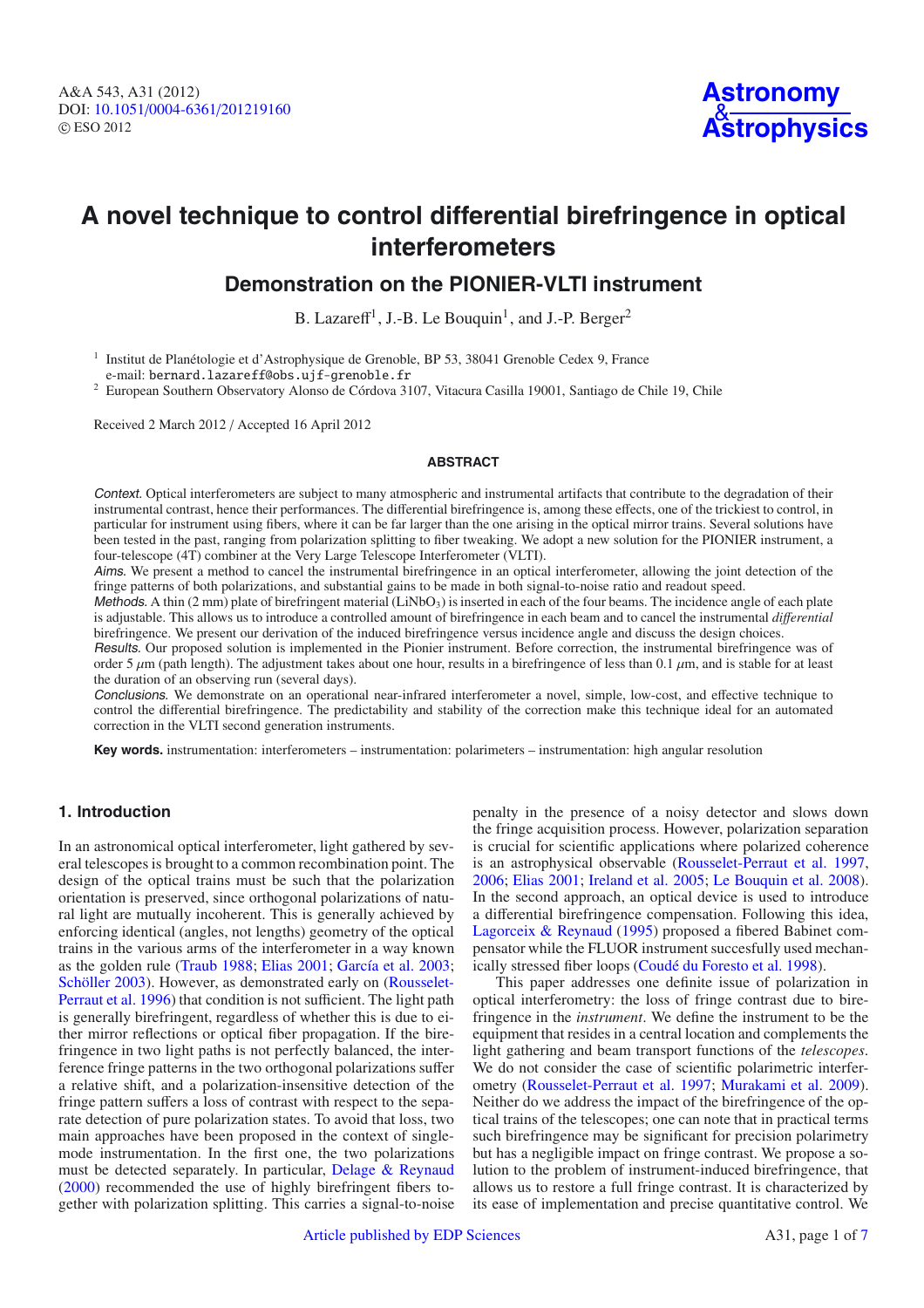demonstrate its feasibility in the practical context of the Pionier visitor instrument at VLTI.

This paper is organized as follows. In Sect. 2, we state the problem as it arises in the context of the Pionier instrument. In Sect. 3, we derive the differential path length between two plane waves across a birefringent plate. In Sect. 4, we examine the relative merits of various candidate birefringent materials. In Sect. 5, we describe how the proposed solution has been implemented in the Pionier instrument, and, more importantly, we demonstrate its effectiveness.

### **2. Context of the Pionier instrument**

Pionier (Le Bouquin et al. 2011) is a four-telescope instrument developed for the European Southern Observatory (ESO) Very Large Telescope Interferometer (VLTI). The light beams from four telescopes are brought to the input of Pionier, in the underground interferometry laboratory. Following per-beam processing (tip-tilt correction, path length modulation), each beam is focused by an off-axis parabola to the input of an optical fiber, which transports the light to the input of an integrated optics beam combiner (IOBC). As already mentioned, it is important to preserve the orientation of the light beams, hence, polarization maintaining fibers were chosen. Such fibers are, by nature, strongly anisotropic, and induce a birefringence between the two orthogonal linear polarizations (say, *h* and v)  $\delta \phi_{vh} = \delta \phi_v - \delta \phi_h$ , at a rate of typically one turn every few centimeters of fiber travel. The lengths of the fibers can be equalized only to finite accuracy, and, furthermore, group delay equalization (or, better, dispersion equalization) has priority and will generally not coincide with birefringence equalization, even when consecutive lengths of fiber are taken from the same fabrication lot.

Early in the design of Pionier, this issue was identified. The differential birefringence  $\delta \phi_{v h 21} = \delta \phi_{v h 2} - \delta \phi_{v h 1}$  between two group delay equalized fibers was measured to be (expressed in path length) about 5  $\mu$ m, much more than can be tolerated in an H band ( $\lambda \approx 1.65 \ \mu \text{m}$ ) interferometer. The baseline design included, between the IOBC and the camera, a Wollaston prism to allow the separate detection of the fringes in the two linear polarizations. This affects the performance of the instrument in two ways: i) since the instrument does *not* operate in a photonnoise-limited regime, the signal-to-noise is degraded; ii) twice as many pixels must be read, limiting the scanning speed of the fringes, a key performance limitation when observing through the atmosphere with a coherence time of a few milliseconds.

Figure 1 shows a typical offset between the fringe packets in the Pionier instrument for the orthogonal polarizations, showing the impact of the uncorrected birefringence. The measurement was made during technical time using the internal calibration source. In reality, since we did not have the forethought to measure the offsets between polarizations before implementing the proposed corrective device, we threw out of adjustment the corrections of beams 2 and 3 to achieve an optical path difference (opd) mismatch typical of what was observed before the implementation.

An alternate design was developed and implemented, where a birefringent plate with adjustable inclination is used to modify and cancel the differential path length between the two orthogonal polarizations. Such a simple approach is possible because the birefringence introduced by the polarization maintaining fibers has a known orientation. The principle of the correction is shown schematically in Fig. 2.



**[Fig. 1.](http://dexter.edpsciences.org/applet.php?DOI=10.1051/0004-6361/201219160&pdf_id=1)** Measured fringe packets in the Pionier instrument, between inputs 2 and 3, for the two linear polarizations, and with birefringence uncorrected.



**[Fig. 2.](http://dexter.edpsciences.org/applet.php?DOI=10.1051/0004-6361/201219160&pdf_id=2)** Principle of the correction. Before traversing the birefringent plates, each beam is plagued by a differential delay between the horizontal and vertical polarizations. This differential delay can be canceled by suitably adjusting the inclination of each birefringent plate. The beam-to-beam delay is generally affected, but is easy to equalize once birefringence is taken care of. This figure is drawn as if the correction is performed *after* the unwanted birefringence has occurred; in the case of Pionier, the correction is in fact made upstream of the point where birefringence occurs.

#### **3. Derivation of differential path lengths**

We compute the differential path length introduced by a tilted birefringent uniaxial plate, between the two principal polarizations, propagating as plane waves. We could find only a few derivations of this result, and the method is often more complex than it needs to be. To make our presentation self-contained, we provide our derivation below. Three cases are considered, according to the orientation of the crystal optical axis with respect to the plane of incidence and the plane of the compensating plate.

The relevant property for the propagation phase is the *wave vector*, which is distinct from the *ray direction* (for the extraordinary ray). For an arbitrary direction of propagation, the wave vectors for the two waves lie on the index surface, which is composed of two sheets, a sphere and an ellipsoid of revolution.

Figures 3–5 are drawn in the case of negative birefringence, with indices chosen for clarity, not realism. The expressions derived below are equally valid for (uniaxial) positive or negative materials.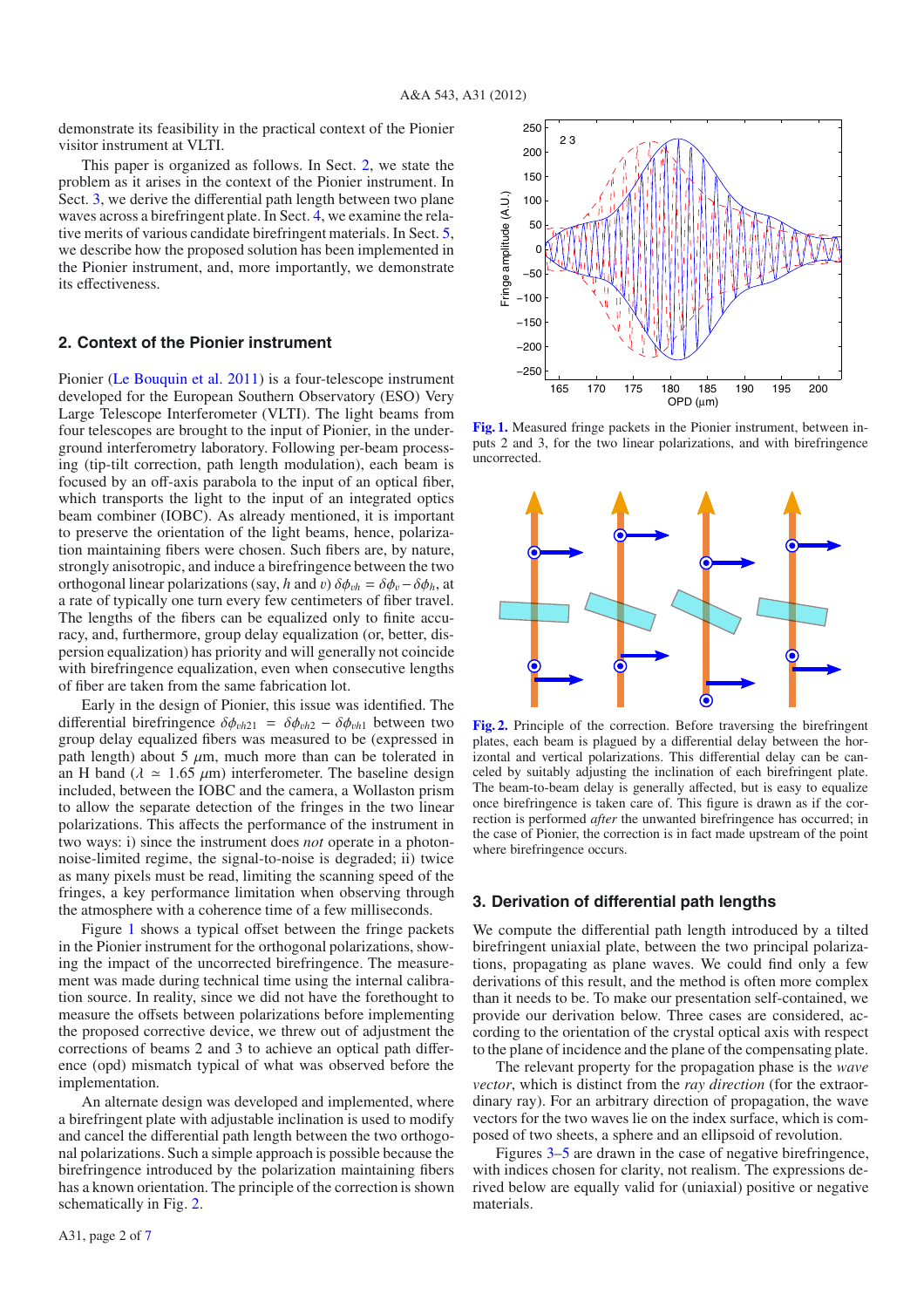B. Lazareff et al.: Birefringence compensation in optical interferometers



**[Fig. 3.](http://dexter.edpsciences.org/applet.php?DOI=10.1051/0004-6361/201219160&pdf_id=3)** In case 1, the optical axis is along the *x* direction. *Left*: a schematic of the birefringent plate, the rotation axis used to adjust the angle of incidence, and the two sheets of the index surface. *Right*: the geometry of wave vectors. The two circles and the ellipse are the intersections with the plane of incidence of the two sheets of the index surface and the unity sphere, all scaled by  $2\pi/\lambda_0$ , such that they are the locus of the tips of wave vectors *k* .



**[Fig. 4.](http://dexter.edpsciences.org/applet.php?DOI=10.1051/0004-6361/201219160&pdf_id=4)** In case 2, the optical axis is perpendicular to the plane of incidence. The two schematics are drawn as in case 1.



**[Fig. 5.](http://dexter.edpsciences.org/applet.php?DOI=10.1051/0004-6361/201219160&pdf_id=5)** In case 3, the optical axis is perpendicular to the vacuum-crystal interface, i.e. along the *z* axis. The two schematics are drawn as in case 1.

#### **Notations**

- *i* Angle of incidence
- $\lambda_0$  wavelength in vacuum (no distinction from air at the relevant level of accuracy)
- $1, n<sub>o</sub>, n<sub>e</sub>$  vacuum, ordinary, and extraordinary main indices
- $k_v, k_o, k_e$  corresponding wave numbers (physics definition,  $2\pi/\lambda$ )
- $k'_{(m)}$  wave vectors along arbitrary directions for the three involved waves, with *m* denoting: v: vacuum (incident), *o*: ordinary wave, *e* extraordinary wave.
- $k'_{\langle m \rangle \langle w \rangle}$  scalar components of the above, with  $w = x, y, z$

## 3.1. Case 1

In case 1, the optical axis is parallel to both the plane of the plate (X-cut) and the plane of incidence.

We deal with three plane waves at the vacuum-crystal interface: incident, ordinary and extraordinary transmitted; we need not consider the reflected waves. Irrespective of the details of the boundary conditions at the vacuum-crystal interface, all relevant waves must have the same spatial dependence in the plane of the interface. Therefore, the *x* component of the three wave vectors share a common value

$$
k'_{\text{ox}} = k'_{\text{ex}} = k'_{\text{vx}} = k_v \sin i.
$$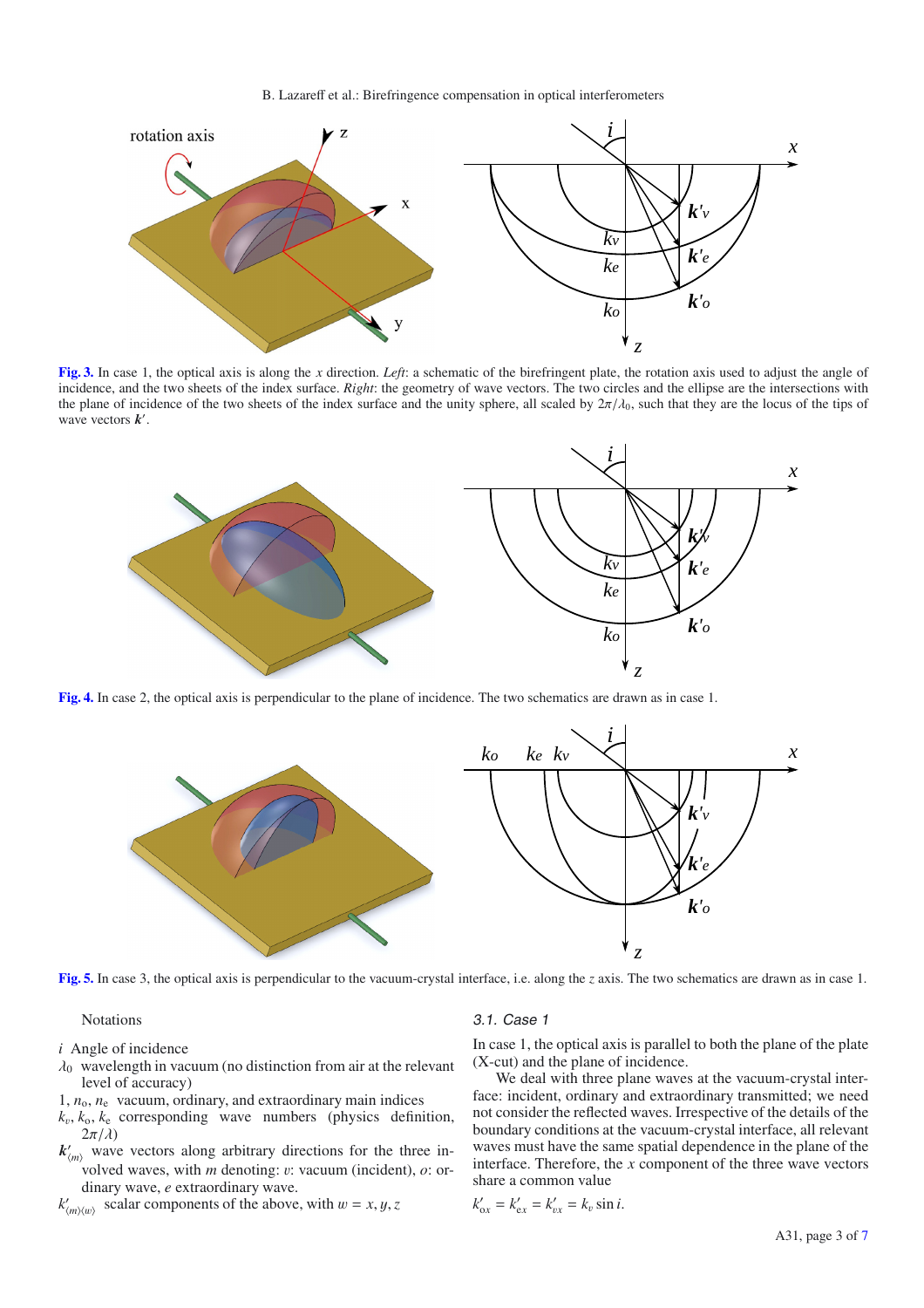And, since  $k_0$  and  $k_0$  lie on their respective sheets of the index surface, i.e.

$$
k'^{2} + k'^{2}_{oz} = k_{o}^{2},
$$
  
\n
$$
\left(\frac{k'_{ex}}{k_{o}}\right)^{2} + \left(\frac{k'_{ez}}{k_{e}}\right)^{2} = 1,
$$
  
\nwe can derive  
\n
$$
k'_{oz} = \left[k_{o}^{2} - k'^{2}_{x}\right]^{1/2},
$$
  
\n
$$
= \frac{2\pi}{\lambda} \left[n_{o}^{2} - \sin^{2} i\right]^{1/2},
$$
  
\n
$$
k'_{ez} = k_{e} \left[1 - \left(\frac{k'_{x}}{k_{o}}\right)^{2}\right]^{1/2},
$$
  
\n
$$
k'_{ez} = \frac{2\pi}{\lambda} \frac{n_{e}}{n_{o}} \left[n_{o}^{2} - \sin^{2} i\right]^{1/2}.
$$
  
\n(1)

### 3.2. Case 2

As in case 1, the plate is X-cut, but the optical axis is perpendicular to the plane of incidence. This is illustrated in Fig. 4. The expression for the ordinary wave vector is unchanged, and we derive for the extraordinary wave vector

$$
k'_{\rm eg} = \frac{2\pi}{\lambda} \left[ n_{\rm e}^2 - \sin^2 i \right]^{1/2} . \tag{2}
$$

# 3.3. Case 3

In this case, the plate is Z-cut, i.e. the optical axis is perpendicular to the plate, as shown in Fig. 5. As previously, we derive for the extraordinary wave vector

$$
k'_{\rm eg} = \frac{2\pi}{\lambda} \frac{n_{\rm o}}{n_{\rm e}} \left[ n_{\rm e}^2 - \sin^2 i \right]^{1/2} . \tag{3}
$$

#### 3.4. Optical path difference

The differential phase between the extraordinary and the ordinary wave, when traveling between arbitrary points *M*<sup>1</sup> and *M*<sup>2</sup> respectively on the entrance and exit faces of the plate, is given by  $\phi_e - \phi_o = \overrightarrow{M_1 M_2} \cdot (k'_e - k'_o)$ , where we use the sign convention in which phase *increases* along the propagation direction. Since the two wave vectors have zero components in the y direction and equal components in the *z* direction, this reduces to:  $\phi_e - \phi_o = h \left( k'_{ez} - k'_{oz} \right)$ , where *h* is the plate thickness. Expressed in terms of the vacuum path length normalized to the plate thickness, which can be considered as the effective (incidence-dependent) birefringence index for each of the three configurations

$$
\beta_{\text{eff}} = \frac{1}{h} \frac{\lambda_0}{2\pi} (\phi_e - \phi_o), \tag{4}
$$

this becomes

$$
\beta_{\text{eff1}} = \frac{n_{\text{e}}}{n_{\text{o}}} \left[ n_{\text{o}}^2 - \sin^2 i \right]^{1/2} - \left[ n_{\text{o}}^2 - \sin^2 i \right]^{1/2},\tag{5}
$$

$$
\beta_{\text{eff2}} = \left[ n_{\text{e}}^2 - \sin^2 i \right]^{1/2} - \left[ n_{\text{o}}^2 - \sin^2 i \right]^{1/2},\tag{6}
$$

$$
\beta_{\text{eff3}} = \frac{n_o}{n_e} \left[ n_e^2 - \sin^2 i \right]^{1/2} - \left[ n_o^2 - \sin^2 i \right]^{1/2} . \tag{7}
$$

To illustrate these equations, and as we consider in the next section, we have plotted these dependencies in the case of lithium niobate, at  $\lambda = 1.65 \mu m$  in Figs. 6–8.



**[Fig. 6.](http://dexter.edpsciences.org/applet.php?DOI=10.1051/0004-6361/201219160&pdf_id=6)** Effective birefringence ( $\beta_{\text{eff}}$ , see text) versus incidence, for Lithium Niobate at  $\lambda = 1.65 \mu$ m, for configuration case 1.



**[Fig. 7.](http://dexter.edpsciences.org/applet.php?DOI=10.1051/0004-6361/201219160&pdf_id=7)** Same as Fig. 6, but for case 2.



**[Fig. 8.](http://dexter.edpsciences.org/applet.php?DOI=10.1051/0004-6361/201219160&pdf_id=8)** Same as Fig. 6, but for case 3.

#### **4. Material properties**

Here we focus more on applications in the near-infrared bands (atmospheric windows), i.e. *J*(1.15–1.35 μm), *H*(1.5–1.8 μm), and  $K(2.0-2.4 \mu m)$ . To first order, the quantity of interest is the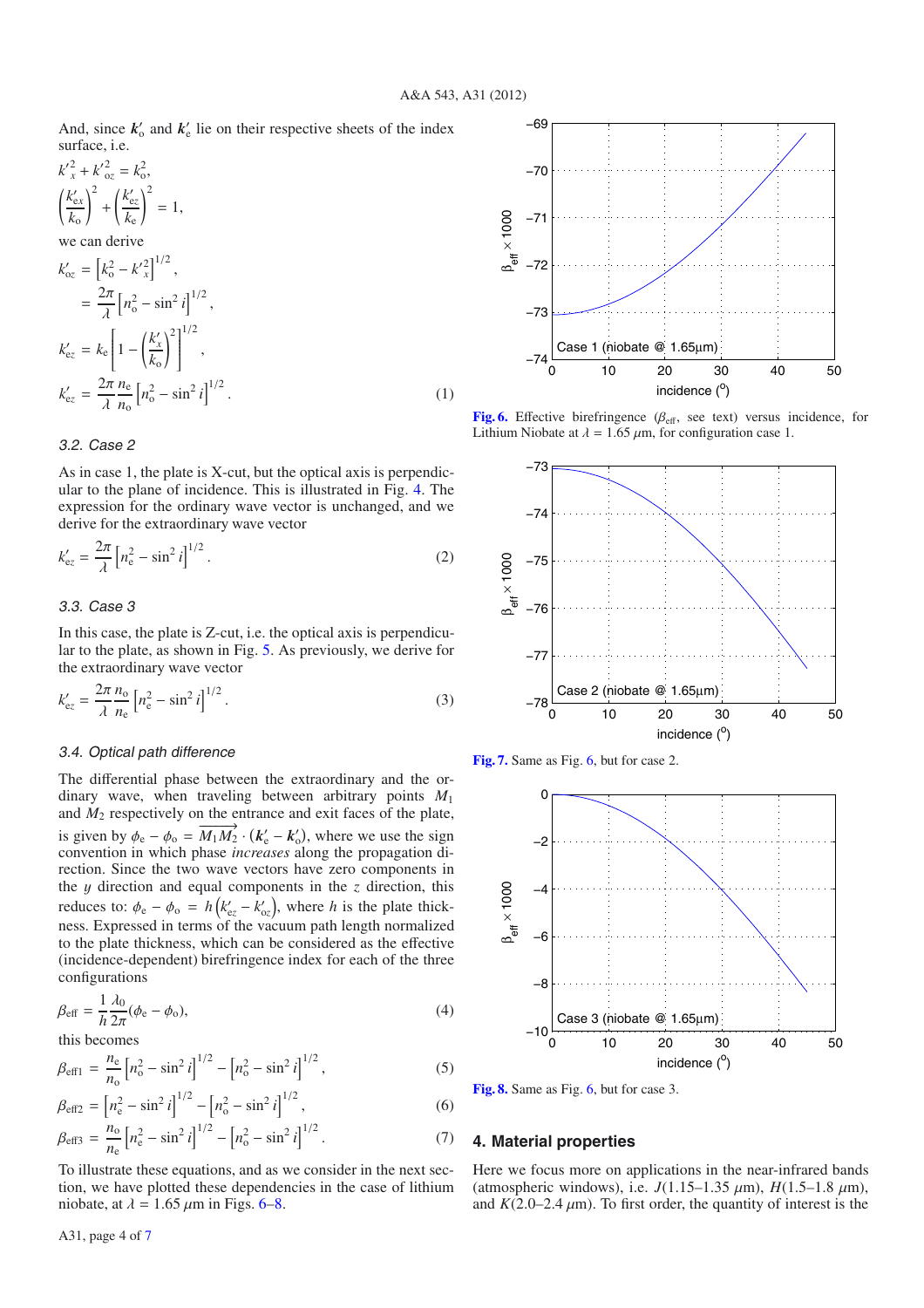

**[Fig. 9.](http://dexter.edpsciences.org/applet.php?DOI=10.1051/0004-6361/201219160&pdf_id=9)** Birefringence of quartz versus wavelength. *Left-hand scale*: the difference  $B = n_e - n_o$ . *Right-hand scale*, dashed curve: the figure of merit *A* (see text).



**[Fig. 10.](http://dexter.edpsciences.org/applet.php?DOI=10.1051/0004-6361/201219160&pdf_id=10)** Birefringence of lithium niobate versus wavelength.

difference  $B = n_e - n_o$ . One would like the birefringence correction to have a dispersion (versus wavelength) that is as small as possible. To quantify this, we introduce a dimensionless number that is analogous to the Abbe number, but applied to birefringence, and without reference to specific wavelengths. This number *A* is defined as a figure of merit  $A = \frac{B}{\lambda} / \frac{dB}{d\lambda}$  such that the larger (in absolute value), the better.

We examine three candidate materials, all uniaxial: crystalline quartz, lithium niobate, and beta barium borate (BBO). We use the Sellmeyer equations from, respectively, Ghosh (1999), Zelmon et al. (1997), and Kato et al. (2010). In Figs. 9–11, we have plotted for each material the birefringence  $B = n_e - n_o$  and the figure of merit *A*. Quartz has a good transmission up to  $2.5 \mu m$  (the long wavelength limit in our plot is set by the validity of the published Sellmeyer equations). The figure of merit *A* is relatively good, degrading at long wavelengths. The birefringence, however, is relatively small. Lithium niobate has a birefringence larger than quartz. The *A* figure of merit is not as good as quartz in the *J* band, but is better in the *K* band. In addition, Lithium niobate has good transmission up to 2.5  $\mu$ m. Beta barium borate has a birefringence that is even larger than lithium niobate, and its *A* is significantly larger. However, it is usable only up to  $\approx 2.1 \mu m$ , excluding applications in *K* band.



**[Fig. 11.](http://dexter.edpsciences.org/applet.php?DOI=10.1051/0004-6361/201219160&pdf_id=11)** Birefringence of BBO versus wavelength.

Furthermore, BBO is reported to be relatively soft and mildly hygroscopic.

#### **5. Implementation in the Pionier instrument**

### 5.1. Design choices

We chose lithium niobate as the material for the compensation plates. The relatively small birefringence of quartz would have required a plate thickness in excess of 5 mm, while a choice of BBO would have precluded a planned extension from *H* band to *K* band.

Among the three possible configurations examined in Sect. 3, we chose case 1. The non-zero effective birefringence at zero incidence (see Fig. 6) is not an issue in this interferometric application, where identical compensation devices are inserted in each of the four incoming beams. The excursion of effective birefringence (for identical incidence) is less than in case 3, but one can note that a simple rotation of a one quarter turn about the plate normal changes case 1 to case 2, while reversing the excursion of the effective birefringence. This allows us to use in our design a relatively small plate thickness, based on the nominal goal of the correction amplitude, while having a contingency plan in case a larger differential correction is ultimately needed.

Our measurements show that the required birefringence correction was of order  $5 \mu m$ , expressed in path length. Adopting an incidence excursion  $0^\circ \rightarrow 40^\circ$ , one can infer from Fig. 6 an effective birefringence excursion of  $\approx 3 \times 10^{-3}$ ; a plate thickness of 2 mm has been specified, providing a peak-to-peak correction of  $6 \mu m$  path length. The plates were procured from a commercial source. A broad-band anti-reflection coating covering the *H* and *K* bands was specified, accepting the degraded efficiency at nonzero incidence. Each plate is fixed in a simple goniometric mount and inserted in the vicinity of a pupil (beam diameter 19 mm).

At a typical incidence of 25◦, the beam lateral shift is of order 0.35 mm; this induces no loss of throughput since the aperture of the following pupil (parabolic mirror) is 25 mm, compared with the 19 mm beam diameter.

We must also consider the dispersive nature of the correction. Given the figure of merit of lithium niobate inthe *H* band:  $A = \frac{B}{\lambda} \int \frac{dB}{d\lambda}$  with  $|A| \approx 10$ , and the fractional bandwidth  $b =$  $\delta \lambda / \lambda \approx 0.185$ , we expect that when correcting (at the center of the *H* band) a typical birefringence of  $n_f = 5$  fringes we introduce a differential birefringence at the band edges of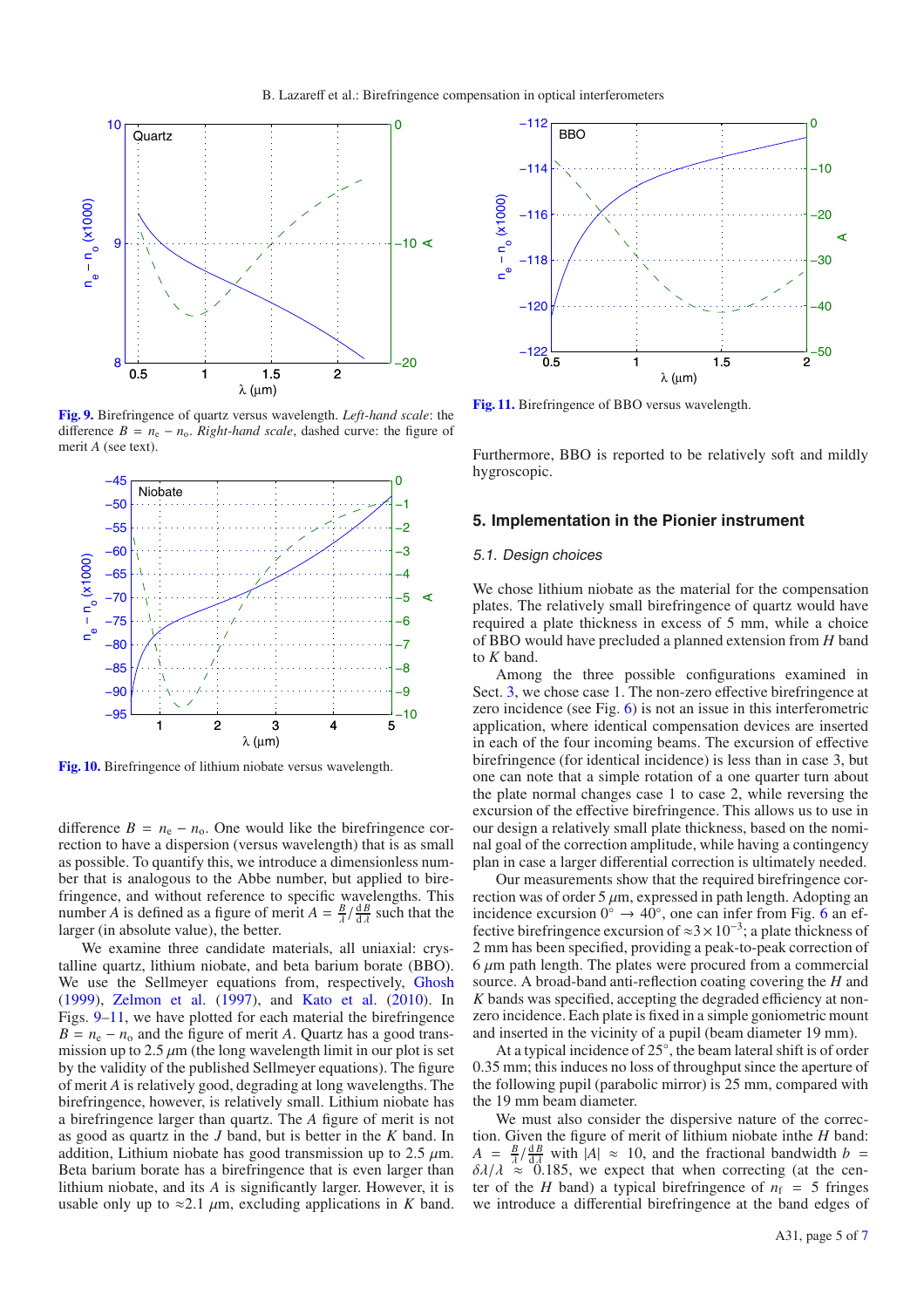

**[Fig. 12.](http://dexter.edpsciences.org/applet.php?DOI=10.1051/0004-6361/201219160&pdf_id=12)** A compensation plate and its goniometric mount installed (center of picture) in the Pionier instrument. On the *right*, one of the piezodriven mirrors for path length modulation. On the *left*, an off-axis parabola and the input of one of the polarization-maintaining optical fibers that carries the science signal to the integrated beam combiner.



**[Fig. 13.](http://dexter.edpsciences.org/applet.php?DOI=10.1051/0004-6361/201219160&pdf_id=13)** Same as Fig. 1, after adjusting the birefringence compensators.

 $\delta n_{\text{edge}} \approx n_f \times \frac{1}{|A|} \times \frac{b}{2} \approx 0.05$  fringes, causing a 1% loss of contrast at the band edges.

#### 5.2. Verification of performance

For the adjustment of the birefringence compensation, a Wollaston prism is inserted between the beam recombiner and the camera, allowing us to detect and visualize separately the fringes in the two linear polarizations in each of the six baselines. Initially, all four plates are set near the middle of the compensation excursion, at an angle of approximately 25◦ incidence. The fringe packets are displayed at low magnification, with emphasis on the envelopes, as, e.g., in Figs. 1 and 13. One reference beam is identified such that the other three beams will require, with respect to that reference, differential birefringence corrections of both positive and negative signs. A coarse adjustment is performed on each of these three beams against the reference, the goal being to superpose, on each baseline, the fringe packet envelopes for the two polarizations. The display is then changed to a higher path length resolution, and the procedure is refined, to superpose the actual fringes. One extra iteration may be required



**[Fig. 14.](http://dexter.edpsciences.org/applet.php?DOI=10.1051/0004-6361/201219160&pdf_id=14)** Cross-correlation of the two polarizations, for each of the six baselines, versus delay in μm. Blue, dashed line: *before* adjustment for the birefringence correction; red line: *after* adjustment.

**Table 1.** Offset between the fringes for the two linear polarizations, expressed in terms of optical path difference (microns), before and after re-adjusting the birefringence compensators.

| <b>Baseline</b> | <b>OPD</b>         | OPD                 |
|-----------------|--------------------|---------------------|
| and telescopes  | pre-adj. $(\mu m)$ | post-adj. $(\mu m)$ |
| Base 1 Tel 1 2  | $-1.62$            | $-0.00$             |
| Base 2 Tel 2 3  | 3.92               | 0.02                |
| Base 3 Tel 1 3  | 2.22.              | $-0.04$             |
| Base 4 Tel 14   | 0.03               | 0.08                |
| Base 5 Tel 24   | 1.67               | 0.09                |
| Base 6 Tel 34   | -2.22              |                     |

to balance the residual errors, some of which may be inevitable if part of the differential birefringence seen on the six baselines cannot be factored into four telescope terms, as may be the case in the beam combiner.

The above procedure is for the initial alignment. In operation, the adjustment has been verified to be stable at least over the duration of an observing run (several days). The adjustment (fine part only) is tweaked at the beginning of each observing run, which takes typically 15–30 min. The adjustment is not critical and can generally be made by manually rotating the plate mounts, without recourse to the micrometer.

To illustrate the procedure, we de-tuned the birefringence compensators, and re-adjusted them. Figure 1 shows the fringe packets produced between inputs 2 and 3, with the compensators de-tuned, and the Wollaston prism in place. Figure 13 shows the same fringe packets after adjustment. The differential delay between the two polarizations on each baseline is evaluated by numerically cross-correlating (in Fourier space, with extra resolution provided by zero padding) the two fringe packets. The results are shown in Fig. 14, and in Table 1. The worst-case